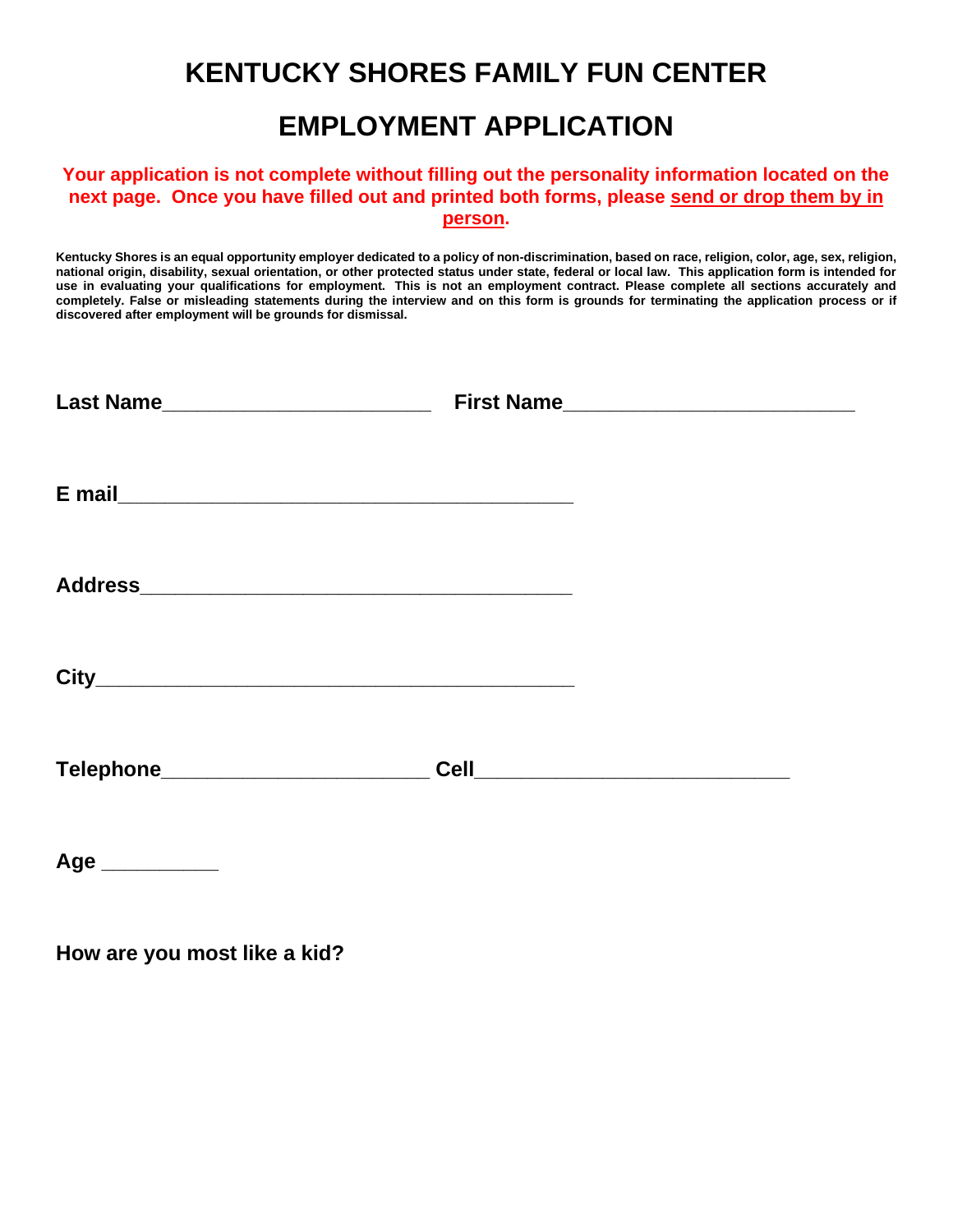Rate yourself from 1-10 on how fun you are. 10 being extremely fun

**What positions are you applying for? Attraction Attendant \_\_\_\_Zip Line Attendant\_\_\_\_\_Arcade/Ticket Attendant\_\_\_\_\_**

Do you want to work Part time **Full time** Temporary

**Date available to start work\_\_\_\_\_\_\_\_\_\_\_\_\_\_**

**Desired pay\_\_\_\_\_\_**

**How did you learn about this position?**

**List any clubs you belong to now or in the past - charity activities - volunteer activities**

**List any type of performances you were involved with in your life (in front of a live audience)**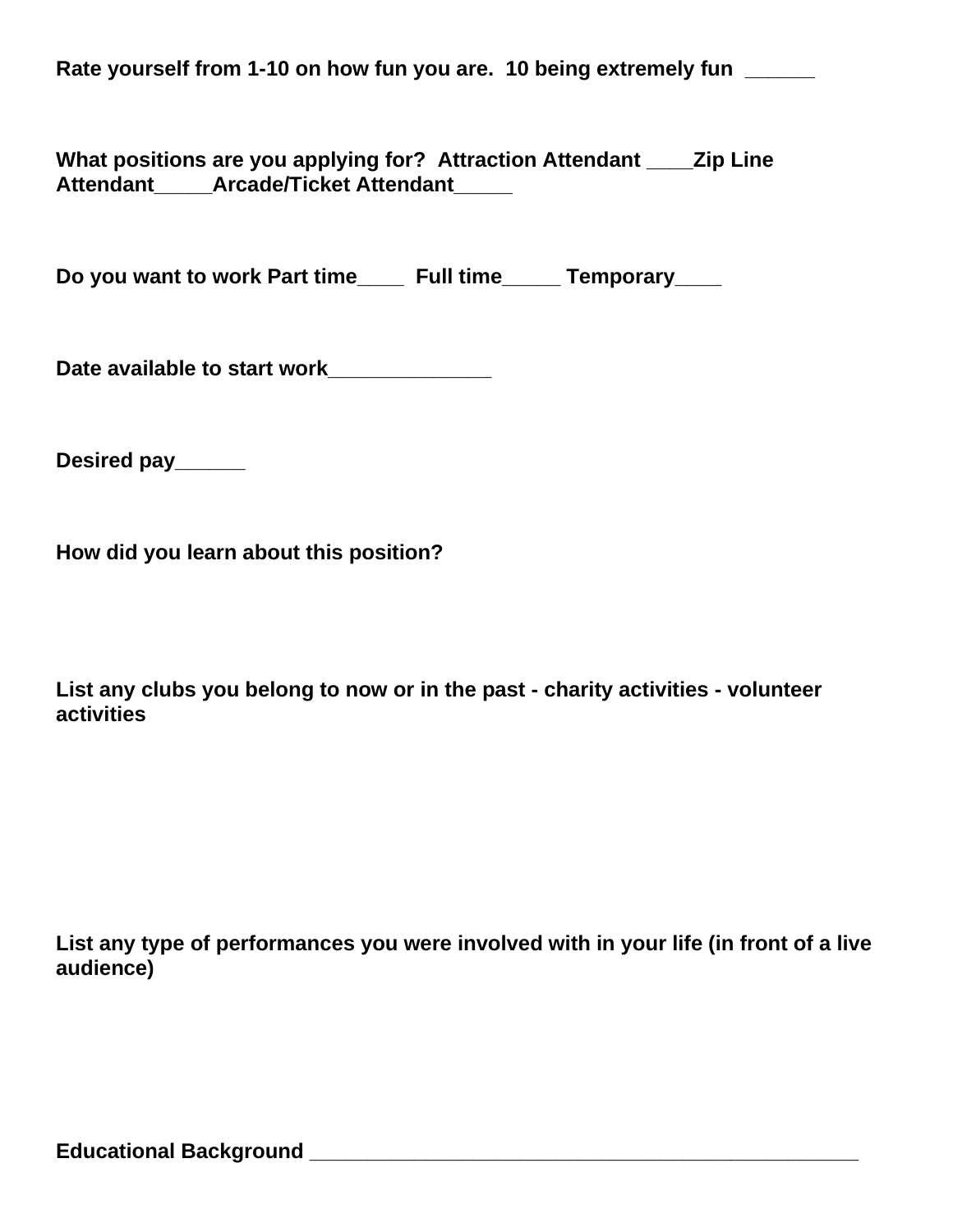| Telephone number ____________________________ |  |
|-----------------------------------------------|--|
|                                               |  |
|                                               |  |
| Telephone __________________________________  |  |
|                                               |  |
|                                               |  |
|                                               |  |
|                                               |  |
| May we call supervisor______                  |  |
| <b>Work responsibilities:</b>                 |  |
|                                               |  |
|                                               |  |
|                                               |  |
| 2nd Work experience                           |  |
|                                               |  |
|                                               |  |
|                                               |  |
| Telephone ___________________________         |  |
| Position_________________________________     |  |
| Years worked there_____________________       |  |
| <b>Reason for leaving:</b>                    |  |